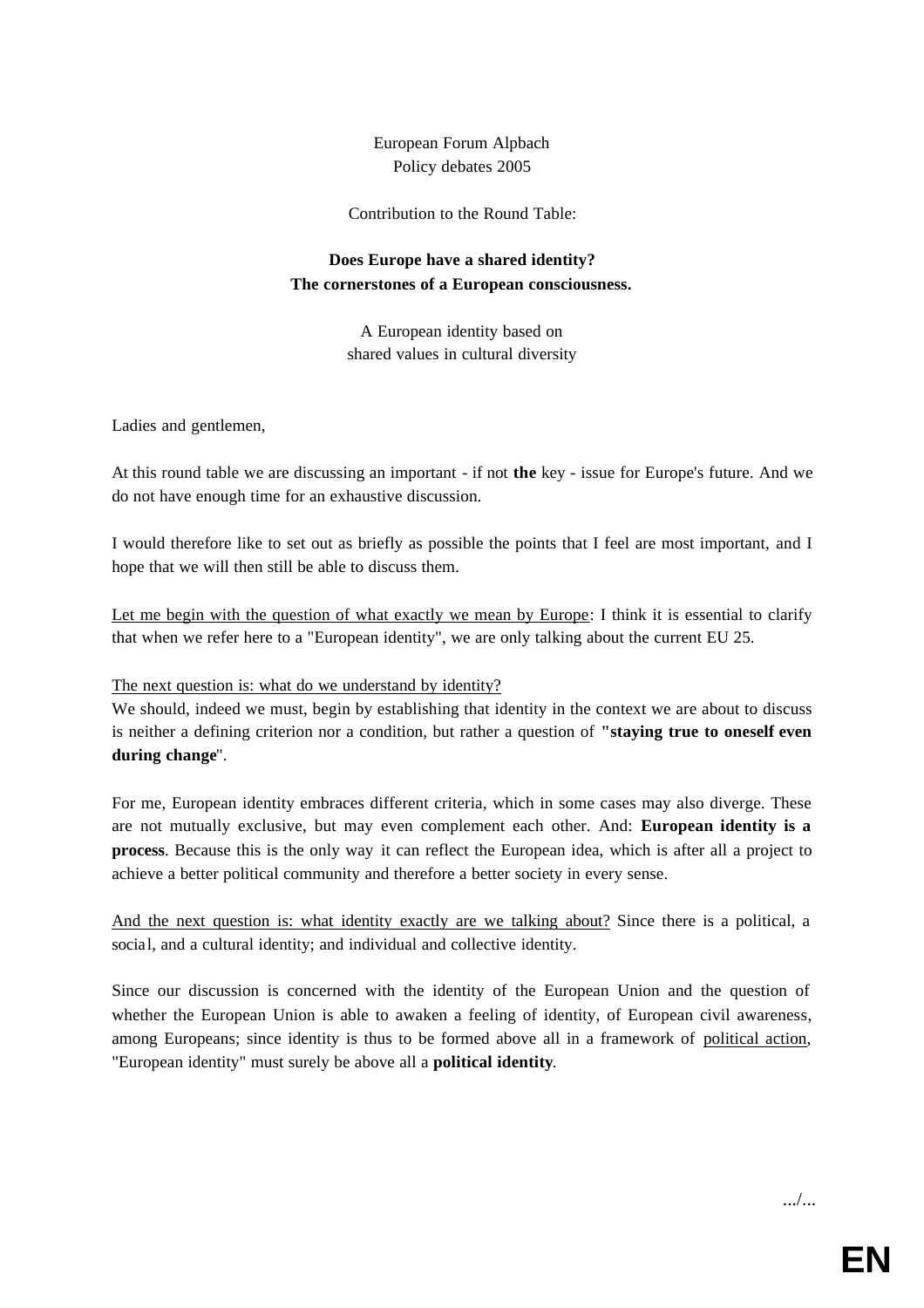The discussions I am aware of have so far almost only addressed the issue of political identity. But I believe that in the context of the Europe debate the boundaries between political and cultural identity have always been blurred.

If we define culture as a code of values that apply to the members of a society, or – even more simply –as an acknowledgement of shared values, then it becomes clear that the concept of "culture" always has an implication of "unity", whether it is unity of language, heritage, education systems or interests. Thus culture creates a collective identity in these areas and itself produces social realities; culture determines the situation of a social community. And a political system that fails to be incorporated into the values of its members necessarily remains fragile.

I believe that cultural identity must inevitably be included in the concept of European identity; this identity by no means conflicts with Europe's cultural diversity, but on the contrary draws certain key characteristics from it.

An individual's ethnic, national, religious or cultural affiliation is irrelevant to being a European; but his or her attitude to a given allegiance is not irrelevant.

Thus European identity is also, and perhaps even mainly, a political culture of attitudes towards individual allegiances.

Ladies and gentlemen, my personal answer to the question of whether a European identity exists would be a tentative "yes", or "not yet". In my view "European identity" is still a mental construct, a vision that for various reasons is not yet an experienced reality and which is still advancing only very slowly as a process. A European identity still exists for only a small circle of convinced Europeans, but that circle is far too limited; the objective can only be realised if as many of Europe's citizens as possible are involved, and even then only under certain conditions.

I therefore believe we face a dual problem:

- 1. a problem of communication
- 2. a problem of motivation

As far as the **communication problem** is concerned: if we do not manage to engage in an ongoing dialogue with Europe's citizens about everything that concerns us in and regarding Europe, all further efforts to create a European identity will be on shaky ground.

Surely communication is nothing else but an interactive discussion, a mutual exchange of information that aims to achieve an identity of meanings. This identity of meanings is for me the crux: only when all those involved are convinced that they mean the same thing when they speak about a European identity, is there a chance of bringing the communication process forward and making it accepted.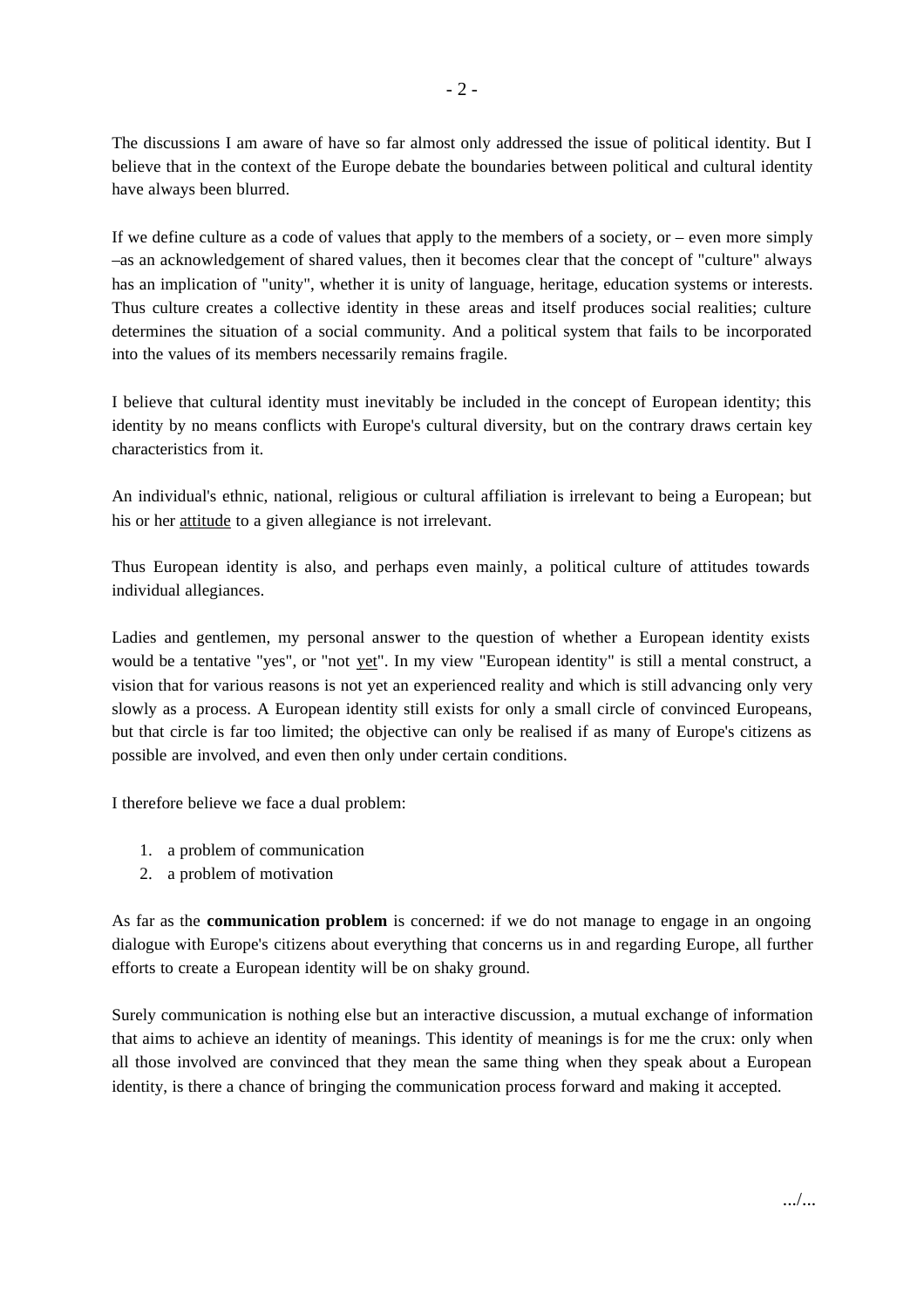The second step is **motivation**: as long as individuals are not convinced that there is a point in them feeling and acting like Europeans, they will not be interested in a "European identity". For the Europe of tomorrow must exist not only in the minds of its citizens; it must also be carried in their hearts.

Ladies and gentlemen, what factors are already contributing to the creation of a European identity? Certainly the common currency, the euro, the similar format of our passports or the European logo on our car number plates, as well as the European flag and the European anthem, are clear indicators of identity.

It is less obvious that for instance the **Lisbon strategy** would be an excellent tool for establishing a European identity. The fact that the strategy refers to a knowledge -based society and sustainability could make it a key instrument for forming a European identity. After all, the Lisbon strategy is essentially a vision of European society. Unfortunately it has not yet been possible to connect citizens to this concept and involve them in the process.

But creating a feeling of belonging to Europe, a European identity, a European consciousness, depends crucially on forming a **European citizenry**, which in my view should not be supranational but transnational. Rather than speaking about a "European citizenry", we should therefore think of a political **citizenry for Europe** which is called upon at every level and in many areas, and whose members are fully engaged. The role of professional communicators, defined in the widest sense as the media and politicians, is crucially complemented by that of civil society, or civil society organisations. These players, who mediate between citizens and the state, derive their raison d'être from being in touch with the grassroots; they represent grassroots interests, but still feel committed to the common good. Their internal opinion-forming process is characterised by pluralism, diversity and tension. Civil society organisations are essential as channels of communication that help to shape a European identity.

Ladies and gentlemen, allow me to end on a personal note.

Since October last year I have been the President of the European Economic and Social Committee, elected for a two-year term. The Committee was set up back in 1957 by the Rome Treaties as the institution representing the key social and economic interest groups of organised civil society. Over the past few years the EESC has undergone a notable transformation, from a purely advisory body into a significant proponent of civic participation. The European Commission recognises our mediating role and has asked us to support its communication strategy by holding a civil society stakeholder forum. At this forum we will – just as required by the open-space method where there is no fixed agenda – listen by asking participants to tell us what subjects they want to discuss, i.e. what type of Europe they want or do not want, and to say what they themselves wish to contribute to such a Europe. This event is an experiment that no doubt also entails a certain risk. But I have high hopes of the initiative. Because if we cannot immediately win the sceptics over to Europe, to the Union, then we can at least arouse their interest, but only if we give them the feeling that they are being listened to, that they can be part of the political opinion-forming and decision-making process. Our event in